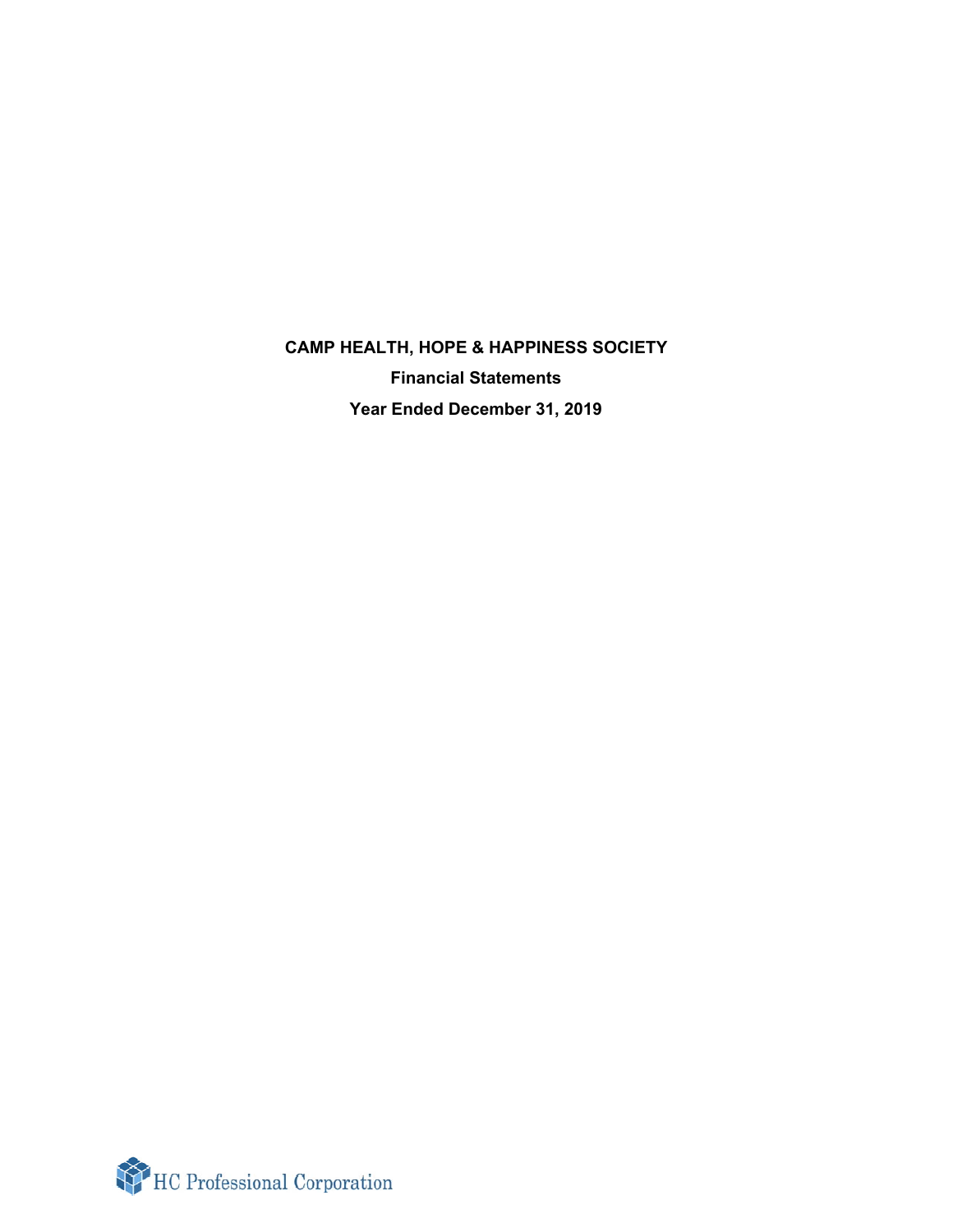

10250A 176 Street Edmonton, Alberta T5S 1L2 Email: info@hcprofessionalcorporation.com

### **AUDITOR'S COMMENTS ON SUMMARIZED FINANCIAL STATEMENTS**

To the Members of Camp Health, Hope & Happiness Society

#### *Qualified Opinion*

We have audited the financial statements of Camp Health, Hope & Happiness Society (the Society), which comprise the statement of financial position as at December 31, 2019, and the statement of revenues and expenditures for the year then ended, and notes to the financial statements, including a summary of significant accounting policies.

In our opinion, except for the possible effects of the matter described in the *Basis for Qualified Opinion* section of our report, the accompanying financial statements present fairly, in all material respects, the financial position of the Society as at December 31, 2019, and the results of its operations and its cash flows for the year then ended in accordance with Canadian accounting standards for not-for-profit organizations.

#### *Basis for Qualified Opinion*

In common with many not-for-profit organizations, the Society derives revenue from fundraising activities the completeness of which is not susceptible to satisfactory audit verification. Accordingly, verification of these revenues was limited to the amounts recorded in the records of the Society. Therefore, we were not able to determine whether any adjustments might be necessary to fundraising revenue, excess of revenues over expenses, and cash flows from operations for the year ended December 31, 2019, current assets and net assets as at December 31, 2019.

We conducted our audit in accordance with Canadian generally accepted auditing standards. Our responsibilities under those standards are further described in the *Auditor's Responsibilities for the Audit of the Financial Statements* section of our report. We are independent of the Society in accordance with the ethical requirements that are relevant to our audit of the financial statements in Canada, and we have fulfilled our other ethical responsibilities in accordance with those requirements. We believe that the audit evidence we have obtained is sufficient and appropriate to provide a basis for our qualified audit opinion.

#### *Other Matter*

The financial statements of the Society for the year ended December 31, 2018 were audited by another auditor who expressed a qualified opinion on those financial statements on April 23, 2019 for the reasons described in the *Basis for Qualified Opinion* section.

#### *Responsibilities of Management and Those Charged with Governance for the Financial Statements*

The fair summarization of the complete financial statements is the responsibility of management. Our responsibility, in accordance with the applicable Assurance Guideline of The Chartered Professional Accountants, is to report on the summarized financial statements.

These summarized financial statements do not contain all the disclosures required by Canadian Accounting Standards for not-forprofit organizations. Readers are cautioned that these statements may not be appropriate for their purposes. For more information on the entity's financial position and results of operation, reference should be made to the related complete financial statements.

Stony Plain, AB

July 22, 2020 CHARTERED PROFESSIONAL ACCOUNTANTS HC Professional Corporation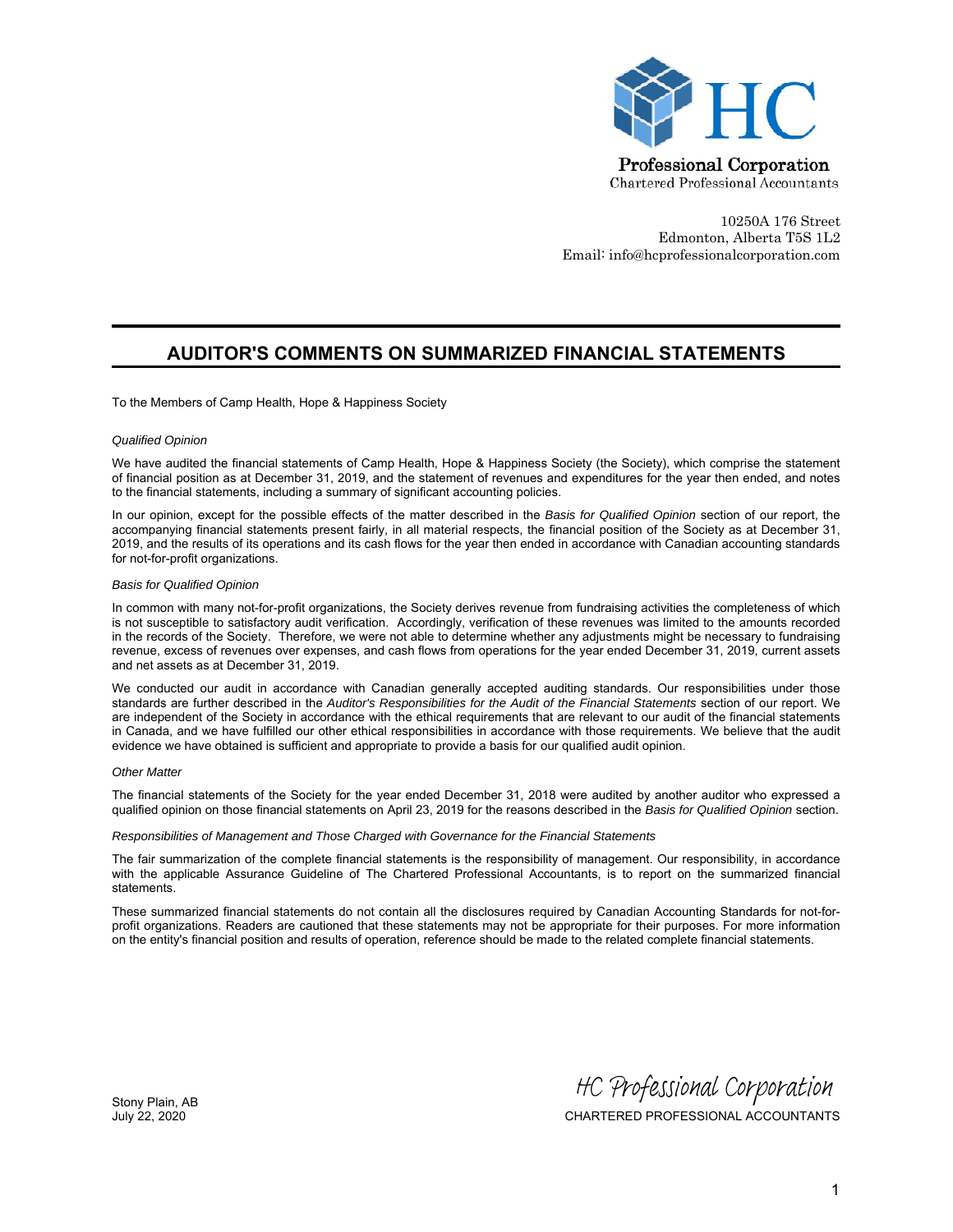# **CAMP HEALTH, HOPE & HAPPINESS SOCIETY**

**Statement of Revenues and Expenditures**

**Year Ended December 31, 2019**

|                                                         | 2019          | 2018<br>(restated) |
|---------------------------------------------------------|---------------|--------------------|
|                                                         |               |                    |
| <b>REVENUES</b>                                         |               |                    |
| Donations and sponsorships                              | \$<br>786,587 | 661,029<br>\$      |
| Camp rentals                                            | 515,532       | 553,748            |
| Camp fees                                               | 477,418       | 487,891            |
| Special events and projects                             | 247,112       | 309,960            |
| Amortization of deferred capital contributions          | 174,948       | 183,687            |
| Government assistance and work programs                 | 82,037        | 79,071             |
| Sundry and tuck shop                                    | 27,153        | 22,990             |
|                                                         | 2,310,787     | 2,298,376          |
| <b>EXPENSES</b>                                         |               |                    |
| Amortization                                            | 286,218       | 278,373            |
| Automotive and travel                                   | 30,566        | 30,010             |
| Food                                                    | 118,953       | 116,621            |
| Goods and services tax                                  | 18,461        | 11,825             |
| Housekeeping                                            | 54,865        | 51,357             |
| Insurance and licenses                                  | 41,869        | 41,731             |
| Interest and bank charges                               | 4,440         | 4,624              |
| Office administration                                   | 38,904        | 28,047             |
| Professional fees                                       | 11,600        | 11,600             |
| Public relations and promotions                         | 2,911         | 891                |
| Repairs and maintenance                                 | 265,133       | 85,881             |
| Salaries and wages                                      | 1,140,456     | 1,132,185          |
| Special projects                                        | 68,620        | 51,061             |
| Staff development and training                          | 15,046        | 10,369             |
| Supplies                                                | 16,159        | 16,184             |
| Telephone and utilities                                 | 121,307       | 118,953            |
|                                                         | 2,235,508     | 1,989,712          |
| <b>EXCESS OF REVENUES OVER EXPENSES FROM OPERATIONS</b> | 75,279        | 308,664            |
| <b>OTHER INCOME</b>                                     |               |                    |
| Interest income                                         | 23,750        | 9,665              |
| <b>EXCESS OF REVENUES OVER EXPENSES</b>                 | 99,029        | \$<br>318,329      |